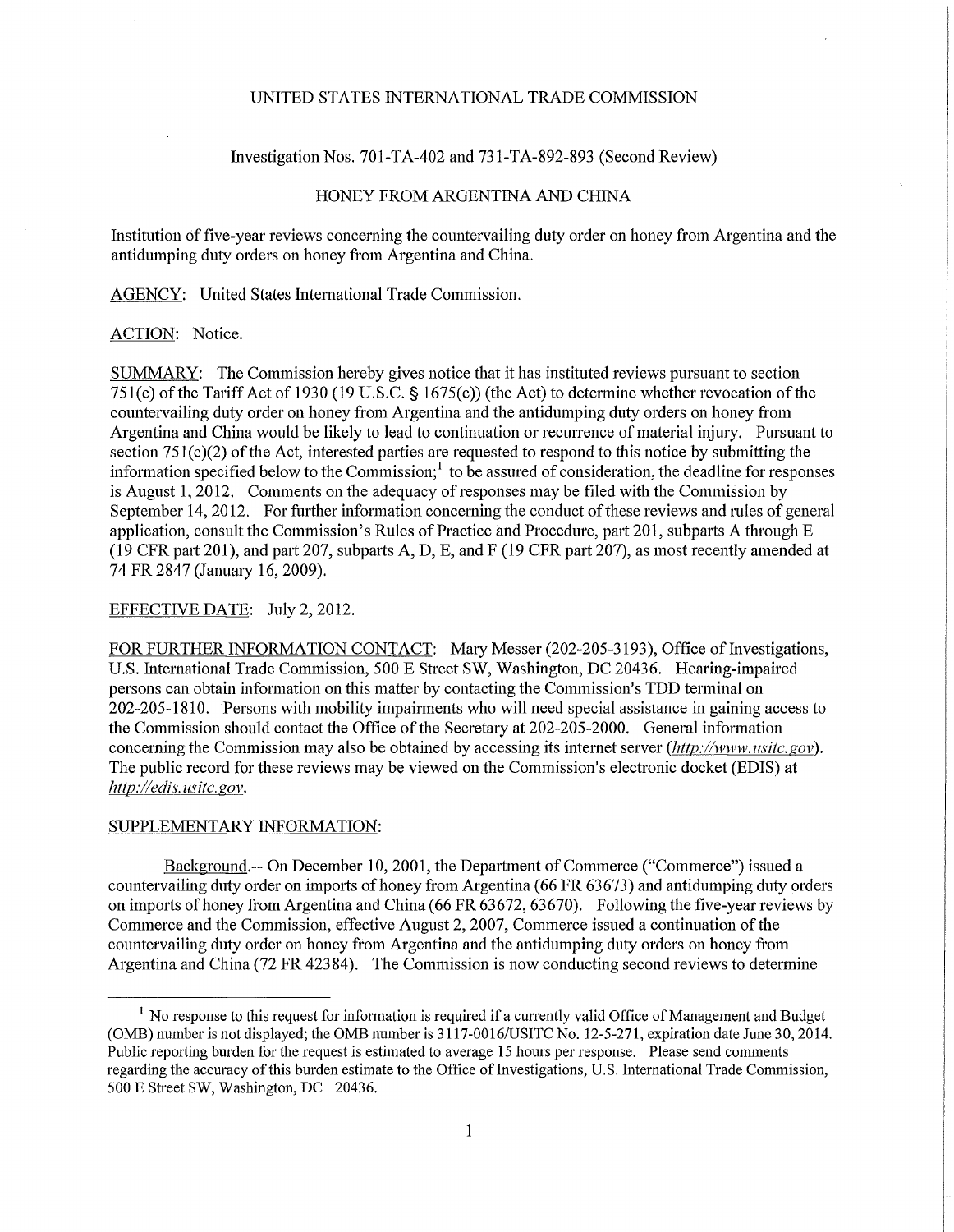whether revocation of the orders would be likely to lead to continuation or recurrence of material injury to the domestic industiy within a reasonably foreseeable time. It will assess the adequacy of interested party responses to this notice of institution to determine whether to conduct full or expedited reviews. The Commission's determinations in any expedited reviews will be based on the facts available, which may include information provided in response to this notice.

Defmitions.-The following definitions apply to these reviews:

- (1) *Subject Merchandise* is the class or kind of merchandise that is within the scope of the five-year reviews, as defined by Commerce.
- (2) The *Subject Coimtries* in these reviews are Argentina and China.
- (3) The *Domestic Like Product* is the domestically produced product or products which are like, or in the absence of like, most similar in characteristics and uses with, the *Subject Merchandise.* In its original determinations and its expedited first five-year review determinations, the Commission found that there was one *Domestic Like Product*  consisting of all honey, consistent with Commerce's scope.
- (4) The *Domestic Industry* is the U.S. producers as a whole of the *Domestic Like Product,* or those producers whose collective output of the *Domestic Like Product* constitutes a major proportion of the total domestic production of the product. In its original determinations and its expedited first five-year review determinations, the Commission found a single *Domestic Industry* consisting of the U.S. producers of honey, both raw and processed. The Commission also found that packers, who produce processed honey, as well as beekeepers, who produce raw honey, should be treated as U.S. producers.
- (5) An *Importer* is any person or firm engaged, either directly or through a parent company or subsidiaiy, in importing the *Subject Merchandise* into the United States from a foreign manufacturer or through its selling agent.

Participation in the reviews and public service list.—Persons, including industrial users of the *Subject Merchandise* and, if the merchandise is sold at the retail level, representative consumer organizations, wishing to participate in the reviews as parties must file an entiy of appearance with the Secretary to the Commission, as provided in section 201.11(b)(4) of the Commission's rules, no later than 21 days after publication of this notice in the Federal Register. The Secretary will maintain a public service list containing the names and addresses of all persons, or their representatives, who are parties to the reviews.

Former Commission employees who are seeking to appear in Commission five-year reviews are advised that they may appear in a review even if they participated personally and substantially in the corresponding underlying original investigation. The Commission's designated agency ethics official has advised that a five-year review is not considered the "same particular matter" as the corresponding underlying original investigation for purposes of 18 U.S.C. § 207, the post employment statute for Federal employees, and Commission rule 201.15(b) (19 CFR §201.15(b)), 73 FR 24609 (May 5, 2008). This advice was developed in consultation with the Office of Government Ethics. Consequently, former employees are not required to seek Commission approval to appear in a review under Commission rule 19 CFR § 201.15, even if the corresponding underlying original investigation was pending when they were Commission employees. For further ethics advice on this matter, contact Carol McCue Verratti, Deputy Agency Ethics Official, at 202-205-3088.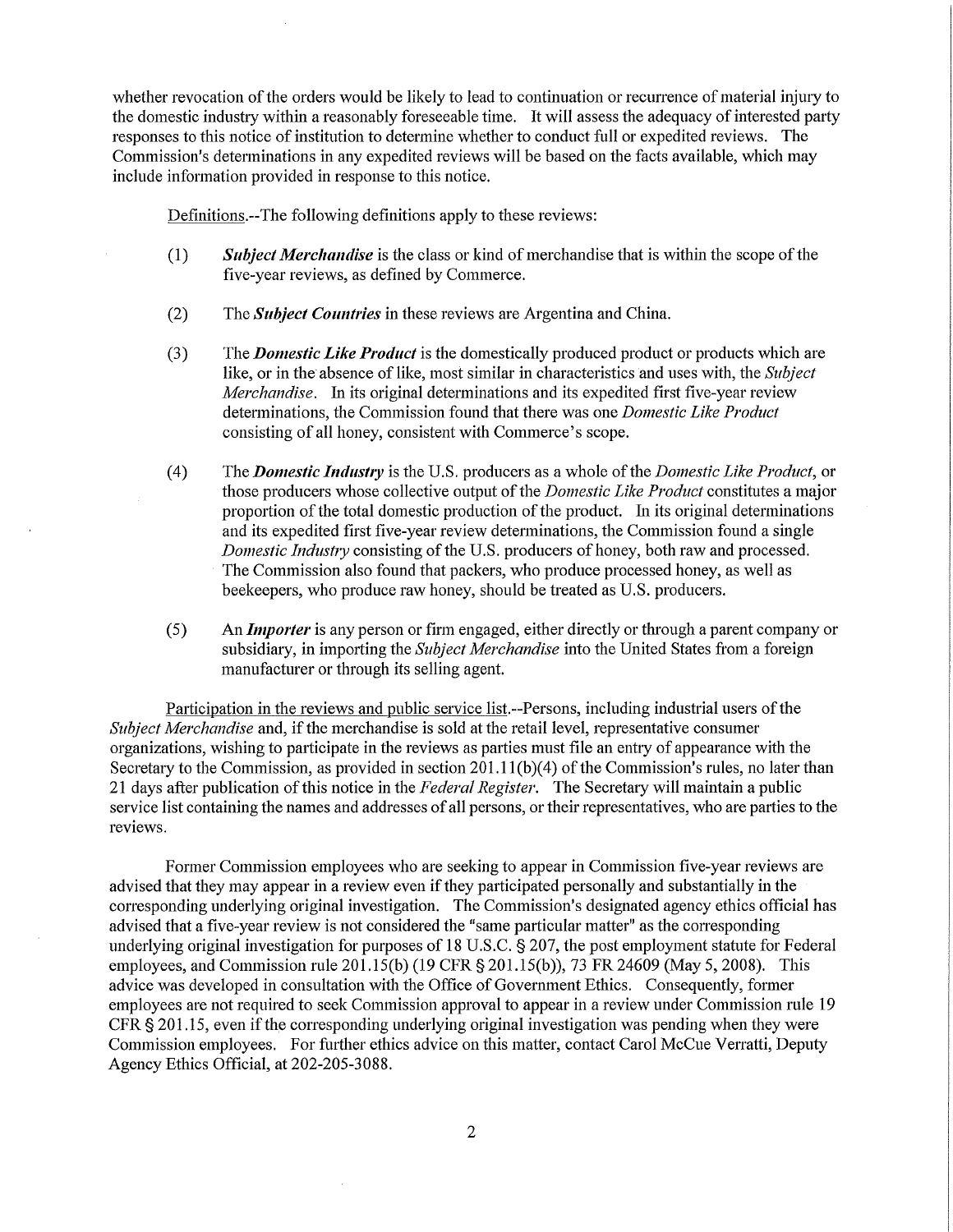Limited disclosure of business proprietary information (BPI) under an administrative protective order (APO) and APO service list.--Pursuant to section 207.7(a) of the Commission's rules, the Secretary will make BPI submitted in these reviews available to authorized applicants under the APO issued in the reviews, provided that the application is made no later than 21 days after publication of this notice in the *Federal Register.* Authorized applicants must represent interested parties, as defined in 19 U.S.C. § 1677(9), who are parties to the reviews. A separate service list will be maintained by the Secretaiy for those parties authorized to receive BPI under the APO.

Certification.—Pursuant to section 207.3 of the Commission's rules, any person submitting information to the Commission in connection with these reviews must certify that the information is accurate and complete to the best of the submitter's knowledge. In making the certification, the submitter will be deemed to consent, unless otherwise specified, for the Commission, its employees, and contract personnel to use the information provided in any other reviews or investigations of the same or comparable products which the Commission conducts under Title VII of the Act, or in internal audits and investigations relating to the programs and operations of the Commission pursuant to 5 U.S.C. Appendix 3.

Written submissions.—Pursuant to section 207.61 of the Commission's rules, each interested party response to this notice must provide the information specified below. The deadline for filing such responses is August 1, 2012. Pursuant to section 207.62(b) of the Commission's rules, eligible parties (as specified in Commission rule 207.62(b)(1)) may also file comments concerning the adequacy of responses to the notice of institution and whether the Commission should conduct expedited or full reviews. The deadline for filing such comments is September 14,2012. All written submissions must conform with the provisions of sections 201.8 and 207.3 of the Commission's rules and any submissions that contain BPI must also conform with the requirements of sections 201.6 and 207.7 of the Commission's rules. Please be aware that the Commission's rules with respect to electronic filing have been amended. The amendments took effect on November 7, 2011. See 76 FR 61937 (Oct. 6, 2011) and the newly revised Commission's Handbook on E-Filing, available on the Commission's web site at http://edis.usitc.gov. Also, in accordance with sections 201.16(c) and 207.3 of the Commission's rules, each document filed by a party to the reviews must be served on all other parties to the reviews (as identified by either the public or APO service list as appropriate), and a certificate of service must accompany the document (if you are not a party to the reviews you do not need to serve your response).

Inability to provide requested information.—Pursuant to section  $207.61(c)$  of the Commission's rules, any interested party that cannot furnish the information requested by this notice in the requested form and manner shall notify the Commission at the earliest possible time, provide a full explanation of why it cannot provide the requested information, and indicate alternative forms in which it can provide equivalent information. If an interested party does not provide this notification (or the Commission finds the explanation provided in the notification inadequate) and fails to provide a complete response to this notice, the Commission may take an adverse inference against the party pursuant to section 776(b) of the Act in making its determinations in the reviews.

INFORMATION TO BE PROVIDED IN RESPONSE TO THIS NOTICE OF INSTITUTION: Ifyou are a domestic producer, union/worker group, or trade/business association; import/export *Subject Merchandise* from more than one *Subject Country;* or produce *Subject Merchandise* in more than one *Subject Country*, you may file a single response. If you do so, please ensure that your response to each question includes the information requested for each pertinent *Subject Country*. As used below, the term "firm" includes any related firms.

(1). The name and address of your firm or entity (including World Wide Web address) and name, telephone number, fax number, and E-mail address of the certifying official.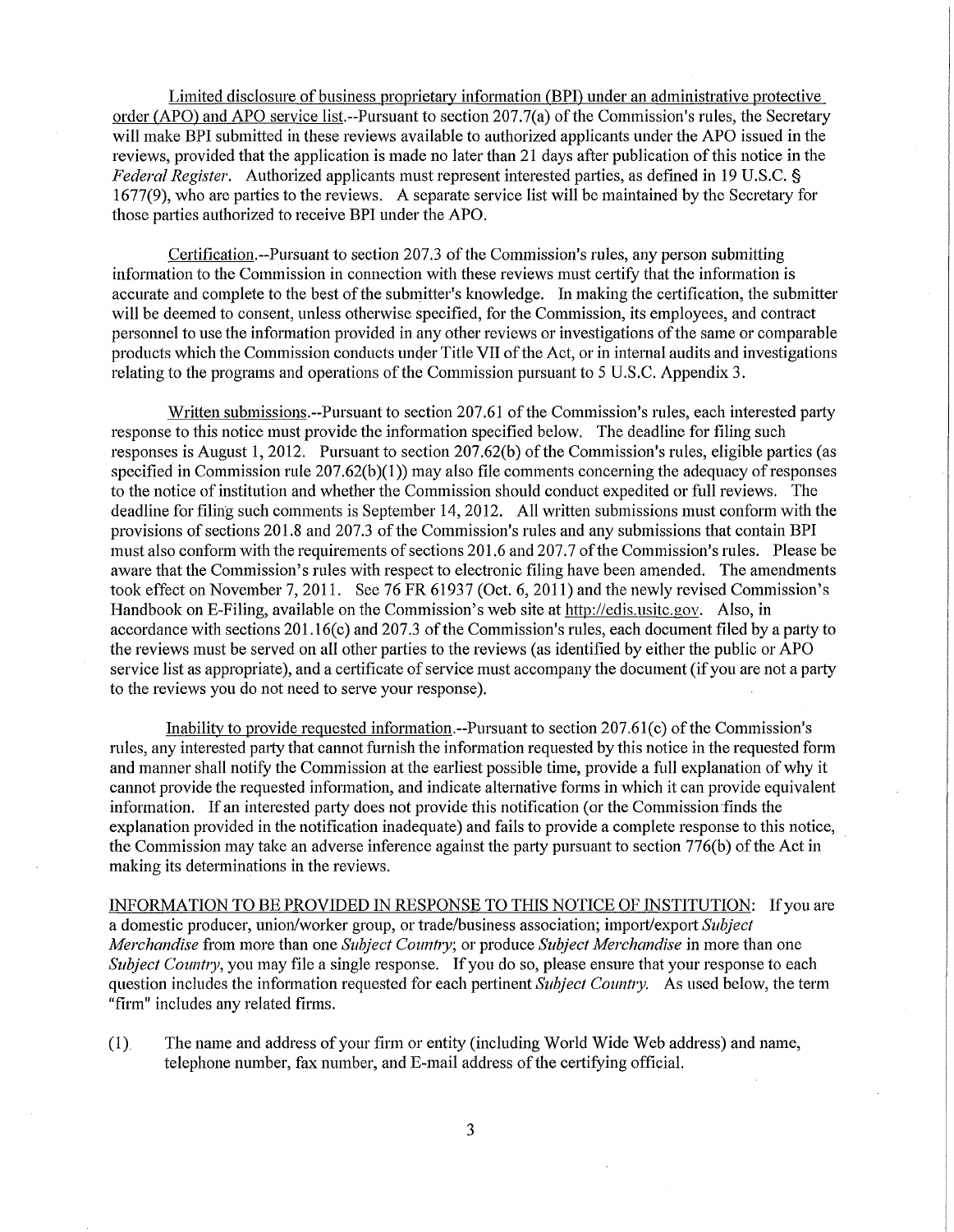- (2) A statement indicating whether your firm/entity is a U.S. producer of the *Domestic Like Product,* a U.S. union or worker group, a U.S. importer of the *Subject Merchandise,* a foreign producer or exporter of the *Subject Merchandise,* a U.S. or foreign trade or business association, or another interested party (including an explanation). If you are a union/worker group or trade/business association, identify the firms in which your workers are employed or which are members of your association.
- (3) A statement indicating whether your firm/entity is willing to participate in these reviews by providing information requested by the Commission.
- (4) A statement of the likely effects of the revocation of the antidumping and countervailing duty orders on the *Domestic Industry* in general and/or your firm/entity specifically. In your response, please discuss the various factors specified in section 752(a) of the Act (19 U.S.C. § 1675a(a)) including the likely volume of subject imports, likely price effects of subject imports, and likely impact of imports of *Subject Merchandise* on the *Domestic Industry.*
- (5) A list of all known and currently operating U.S. producers of the *Domestic Like Product.* Identify any known related parties and the nature of the relationship as defined in section 771(4)(B) of the Act (19 U.S.C. § 1677(4)(B)).
- (6) A list of all Icnown and currently operating U.S. importers of the *Subject Merchandise* and producers of the *Subject Merchandise* in each *Subject Country* that currently export or have exported *Subject Merchandise* to the United States or other countries after 2005.
- (7) A list of 3-5 leading purchasers in the U.S. market for the *Domestic Like Product* and the *Subject Merchandise* (including street address, World Wide Web address, and the name, telephone number, fax number, and E-mail address of a responsible official at each firm).
- (8) A list of known sources of information on national or regional prices for the *Domestic Like Product*  or the *Subject Merchandise* in the U.S. or other markets.
- (9) If you are a U.S. producer of the *Domestic Like Product,* provide the following information on your firm's operations on that product during calendar year 2011, except as noted (report quantity data in pounds and value data in U.S. dollars, f.o.b. plant). If you are a union/worker group or trade/business association, provide the information, on an aggregate basis, for the firms in which your workers are employed/which are members of your association.
	- (a) Production and/or packing (quantity) and, if known, an estimate of the percentage of total U.S. production and/or packing of the *Domestic Like Product* accounted for by your firm's(s') production and/or packing;
	- (b) Number of domestic honey-producing colonies, including yield per colony (quantity), and/or capacity (quantity) of your firm to produce the *Domestic Like Product* (i.e., the level of production that your establishment(s) could reasonably have expected to attain during the year, assuming normal operating conditions (using equipment and machinery in place and ready to operate), normal operating levels (hours per week/weeks per year), time for downtime, maintenance, repair, and cleanup, and a typical or representative product mix);
	- (c) the quantity and value of U.S. commercial shipments of the *Domestic Like Product*  produced in your U.S. plant(s);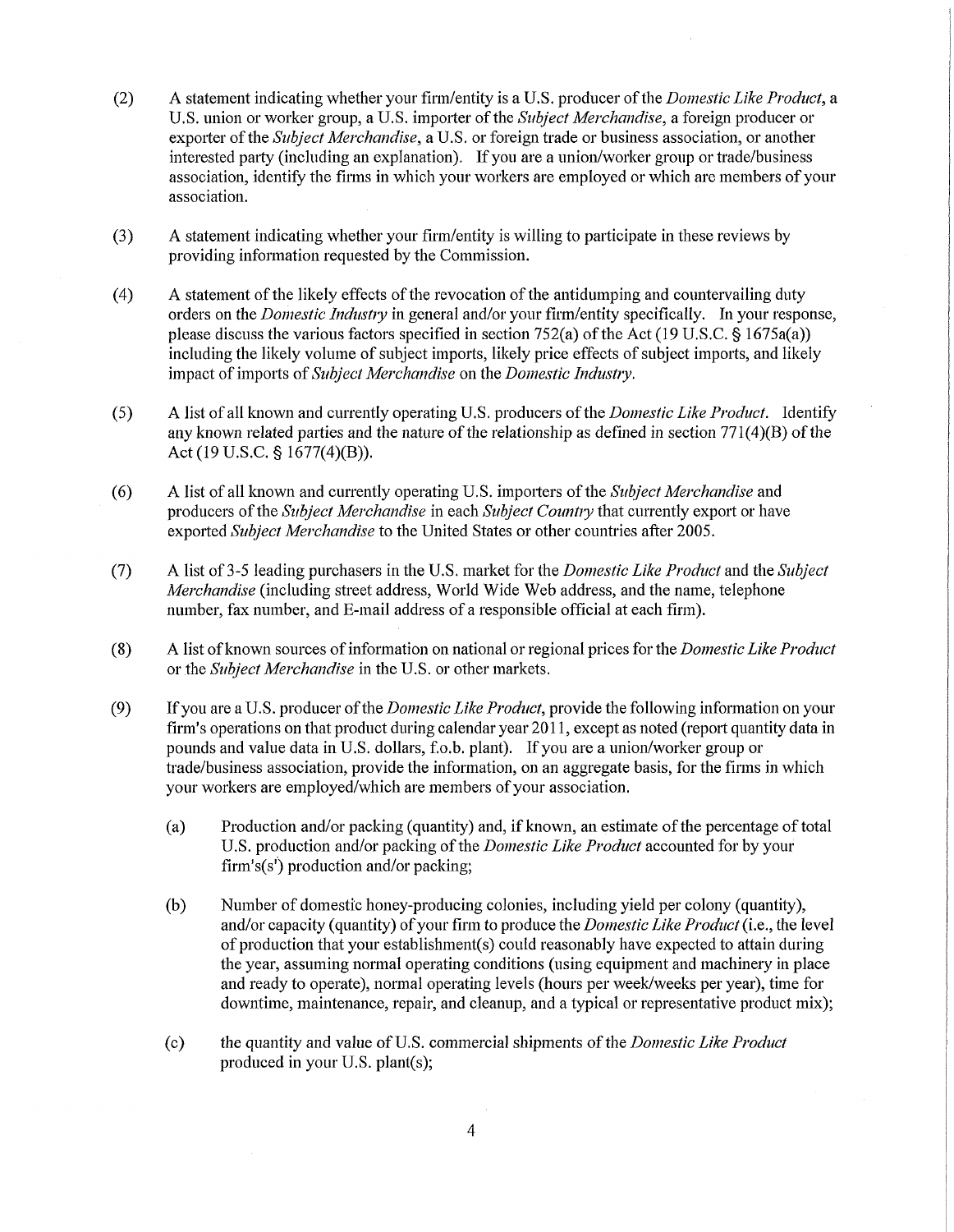- (d) the quantity and value of U.S. internal consumption/company transfers of the *Domestic Like Product* produced in your U.S. plant(s); and
- (e) the value of (i) net sales, (ii) cost of goods sold (COGS), (iii) gross profit, (iv) selling, general and administrative (SG&A) expenses, and (v) operating income of the *Domestic Like Product* produced in your U.S. plant(s) (include both U.S. and export commercial sales, internal consumption, and company transfers) for your most recently completed fiscal year (identify the date on which your fiscal year ends).
- (10) If you are a U.S. importer or a trade/business association of U.S. importers of the *Subject Merchandise* from the *Subject Country(ies),* provide the following information on your firm's(s') operations on that product during calendar year 2011 (report quantity data in pounds and value data in U.S. dollars). If you are a trade/business association, provide the information, on an aggregate basis, for the firms which are members of your association.
	- (a) The quantity and value (landed, duty-paid but not including antidumping or countervailing duties) of U.S. imports and, if known, an estimate of the percentage of total U.S. imports of *Subject Merchandise* from each *Subject Country* accounted for by your firm's(s') imports;
	- (b) the quantity and value (f.o.b. U.S. port, including antidumping and/or countervailing duties) of U.S. commercial shipments of*Subject Merchandise* imported from *each Subject Countiy;* and
	- (c) the quantity and value (f.o.b. U.S. port, including antidumping and/or countervailing duties) of U.S. internal consumption/company transfers of*Subject Merchandise* imported from each *Subject Country.*
- (11) If you are a producer, an exporter, or a trade/business association of producers or exporters of the *Subject Merchandise* in the *Subject Country (ies),* provide the following information on your firm's(s') operations on that product during calendar year 2011 (report quantity data in pounds and value data in U.S. dollars, landed and duty-paid at the U.S. port but not including antidumping or countervailing duties). If you are a trade/business association, provide the information, on an aggregate basis, for the firms which are members of your association.
	- (a) Production (quantity) and, if known, an estimate of the percentage of total production of *Subject Merchandise* in each *Subject Country* accounted for by your firm's(s') production;
	- (b) Capacity (quantity) of your firm to produce the *Subject Merchandise* in each *Subject Country* (i.e., the level of production that your establishment(s) could reasonably have expected to attain during the year, assuming normal operating conditions (using equipment and machinery in place and ready to operate), normal operating levels (hours per week/weeks per year), time for downtime, maintenance, repair, and cleanup, and a typical or representative product mix); and
	- (c) the quantity and value of your firm's(s') exports to the United States of *Subject Merchandise* and, if known, an estimate of the percentage of total exports to the United States of *Subject Merchandise* from each *Subject Country* accounted for by your firm's(s') exports.
- (12) Identify significant changes, if any, in the supply and demand conditions or business cycle for the *Domestic Like Product* that have occurred in the United States or in the market for the *Subject*